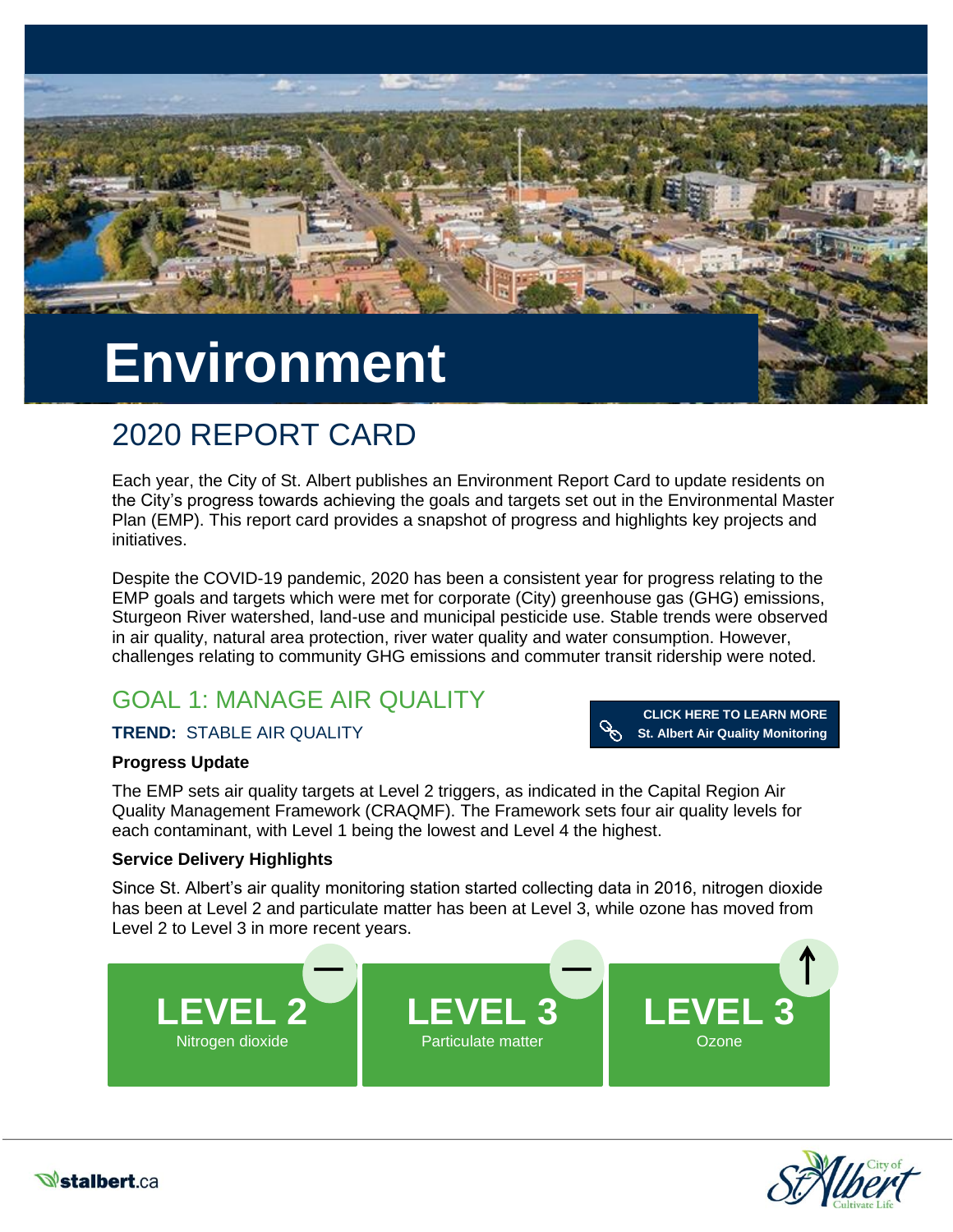### GOAL 2: REDUCE ENERGY CONSUMPTION & GREENHOUSE GAS EMISSIONS

#### **CITY TREND:** DECREASED EMISSIONS **COMMUNITY TREND:** INCREASED EMISSIONS

#### **Progress Update**

In December 2020, the City of St. Albert's newest photovoltaic (PV) array atop the Jack Kraft Facility sand storage shed became fully operational which helped offset the City's grid-sourced electricity consumption and reduce greenhouse gas (GHG) emissions.

This 287-kilowatt system was partially funded by the Municipal Climate Change Action Centre's Alberta Municipal Solar Program. The system is expected to produce roughly 300,000 kilowatt hours annually, or approximately 38 per cent of the Public Works Facility's annual electricity consumption. Some of this energy will be exported to the grid, as the array generates more energy then the site needs at certain times of the year.

Compared to the 2008 baseline year and 2019 reporting year, the City's GHG emissions have declined nearly 22 per cent and 11 per cent, respectively. The target to reduce emissions to 20 per cent below 2008 levels has been met.

In 2020, community emissions were approximately eight per cent above 2008 levels. Compared to the 2019 reporting year, the community GHG emissions have declined nearly one per cent. The target to reduce emissions to six per cent below 2008 levels by 2020 has not been met.

#### **Service Delivery Highlights**





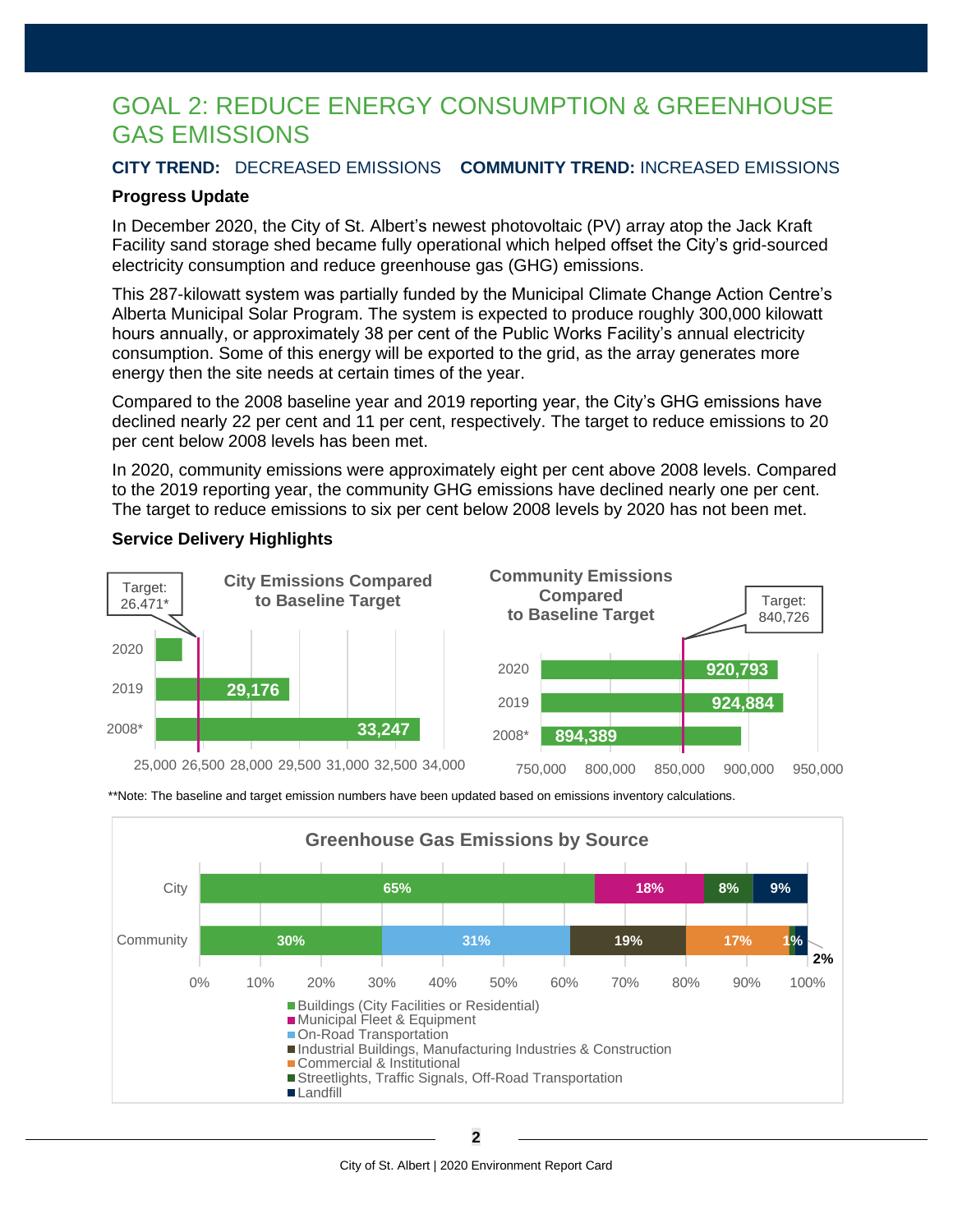### GOAL 3: PROMOTE NEIGHBOURHOODS & TRANSPORTATION CHOICES

#### **LAND-USE TREND:** MEETING TARGETS **TRANSIT TREND:** DECREASED RIDERSHIP

#### **Progress Update**

St. Albert's Municipal Development Plan (MDP) specifies density targets for new neighbourhoods as set out by the Edmonton Metropolitan Regional Board. In 2020, the completion of Riverside development plans met these targets.

The Nakî Transit Centre & Park and Ride opened in August 2020 to serve as the City's principal transit and operation station. The new facility provides greater capacity for passengers wishing to utilize the park and ride, and is designed to meet future demands over the next 30 years.

St. Albert made it easier to travel local transit routes by launching an On-Demand bus service in 2020. The On-Demand app improved services for riders by allowing them to book in advance, as well as multiple rides at one time.

#### **Service Delivery Highlights**

**32** Dwellings per net hectare **(Target: 30 – 40 dwellings)**

**37%** Medium and/or High Density in new neighbourhoods (**Target: 30%**)

**313,694**

Total St. Albert Transit passengers commuting (Target: increase = or > population growth)

### GOAL 4: PRESERVE AND MANAGE TREES, PARKS & NATURAL AREAS

#### **STATUS:** ON TRACK

#### **Progress Update**

The City's Urban Forest Management Plan (UFMP) sets a target to increase the estimated land area of St. Albert's tree canopy from 13 per cent to 20 per cent by 2037.

Actions to enhance St. Albert's tree canopy, including community education initiatives, are outlined in the UFMP. Naturalization, or tree-planting events, are one-way residents can contribute to increasing St. Albert's tree canopy. In 2020, despite the COVID-19 pandemic, four tree planting events were accommodated in alignment with provincial public health measures.

### **[DID YOU KNOW?](https://stalbert.ca/site/assets/files/3778/stalbert-urban-forest-management-plan_june-26-2017_1.pdf)**

**Tree canopy** refers to the uppermost layer in a forest, formed by the crowns of the trees in an urban forest.

**[TO LEARN MORE, CLICK HERE](https://treecitiesoftheworld.org/standards.cfm)**  $\mathscr{E}$ **Urban Forest Management Plan**

#### **Service Delivery Highlights**



\*Naturalization is an alternative management technique in which landscape maintenance is reduced by planting native trees and shrubs and restricting mowing.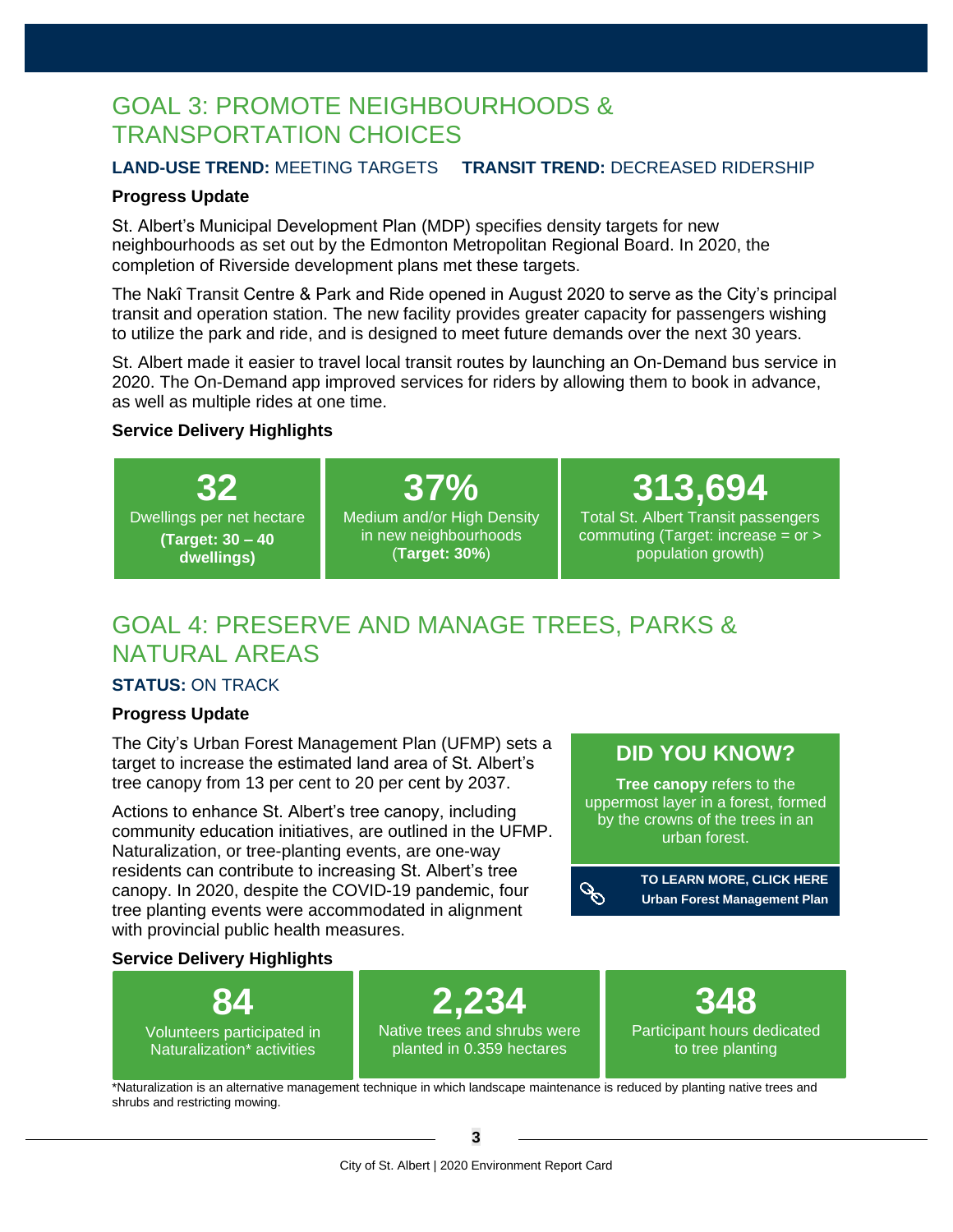# GOAL 5: REDUCE GARBAGE TO THE LANDFILL

#### **TREND:** STABLE PARTICIPATION IN WASTE AND DIVERSION PROGRAMS

#### **Progress Update**

In 2020, St. Albert residents generated 8,788 metric tonnes (Mt) of garbage – just over 133 kilograms (kg) per capita. This equates to an increase of 600 Mt City-wide compared to 2019 (8,167 Mt). Due to COVID-19, residents worked, learned, and played from home for a majority of 2020. Garbage that was previously disposed of at work or school was disposed of in the Brown Garbage Cart, which likely contributed to the increase in garbage production observed in 2020 compared to previous years.

#### **Service Delivery Highlights**



Waste diversion is calculated as the volume of waste diverted from the landfill, as a percentage of the total waste generated. Diverted waste includes organics from the Green Organics Cart, recycling from the Blue Recycling Bag, and electronics. This calculation does not include tonnage from the Compost or Mike Mitchell Recycling Depots. In 2020, waste diversion was 58 per cent. Diversion continues to be highest in the spring and summer due to residents placing large volumes of leaf and yard waste in the Green Organics Cart. Diversion was lower in 2020 compared to previous years as more residents worked from home due to COVID-19.



### GOAL 6: PROTECT AND IMPROVE THE STURGEON RIVER WATERSHED

The Sturgeon River Watershed Alliance (SRWA) was formed in 2014 to assess, advocate for and protect the long-term health of the Sturgeon River watershed by developing and implementing a management plan.

#### **STATUS:** TARGET ACHIEVED

#### **Progress Update**

Through a collaborative effort among the Sturgeon River Watershed Alliance and its stakeholders, the Sturgeon River Watershed Management Plan was completed in 2020, meeting the final target under this goal. The watershed management plan was developed to address watershed issues and guide future actions in the watershed.

For more information on the SRWA and the watershed management plan, visit **[nswa.ab.ca](https://www.nswa.ab.ca/)** and search **SRWA**.

#### **Service Delivery Highlights**

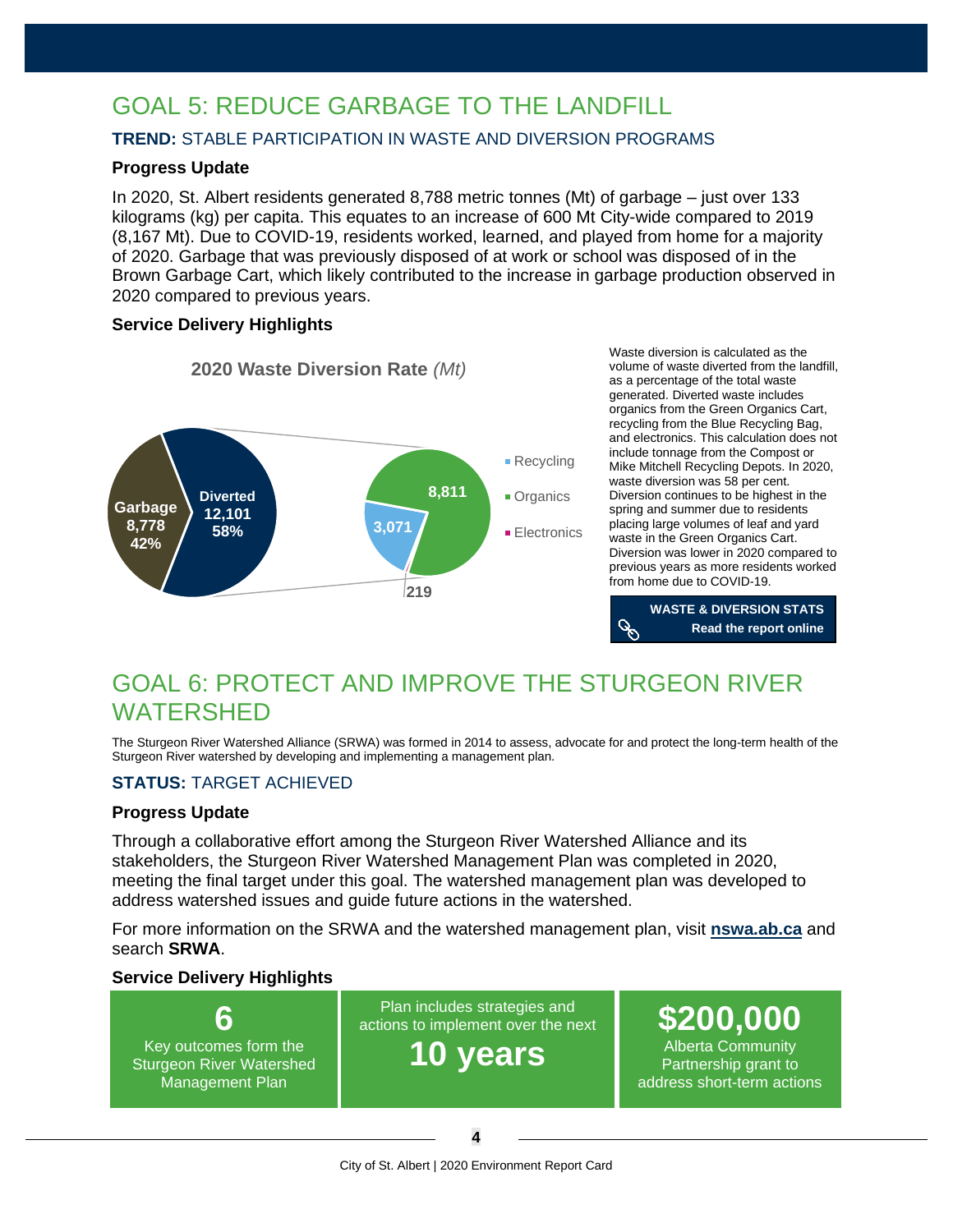### GOAL 7: IMPROVE WATER QUALITY IN THE STURGEON RIVER

#### **TREND:** STABLE WATER QUALITY

#### **Progress Update**

Within St. Albert's boundaries, chloride and bacteria levels are well below provincial water quality guidelines. Nutrient levels are higher than previous years, especially in the summer months, but remain consistent with historical levels. This increase may be due to increased runoff as residents spent more time in their yards completing maintenance as a result of

 $\mathscr{E}$ 

COVID-19 provincial public health restrictions.

Total suspended solids moved from good to excellent on the *River Water Quality Index* in 2020. This change can likely be attributed to increased rain events and higher flow rates in the river during 2020, which moved the suspended solids downstream.

#### **Service Delivery Highlights**



Provincial legislation requires the City to take action on invasive weeds. When treating these weeds, the amount of pesticides used varies and is dependent on the weather, the type of species or pests and the management techniques used. In 2020, the City's COVID-19 response resulted in the reallocation of staff resources and reduction of the pest management schedule. Subsequently, the City's pesticide use significantly decreased and was well below the target in 2020. It is anticipated the pest management program will resume in 2021.

**TO LEARN MORE, CLICK HERE. [River Water Quality Index \(RWQI\)](https://stalbert.ca/city/environment/sturgeon-river/get-to-know/)**

### GOAL 8: REDUCE WATER CONSUMPTION

#### **TREND:** STABLE WATER CONSUMPTION

#### **Progress Update**

As residents spent more time at home due to COVID-19 provincial public health restrictions, an increase in per capita water consumption was anticipated; however, after experiencing a significant drop between 2018 and 2019, water consumption leveled off in 2020. This trend can be attributed to residents' and businesses' commitment to the City 's Water Conservation Bylaw and the short summer season resulting in less lawn and garden watering.



City of St. Albert | 2020 Environment Report Card